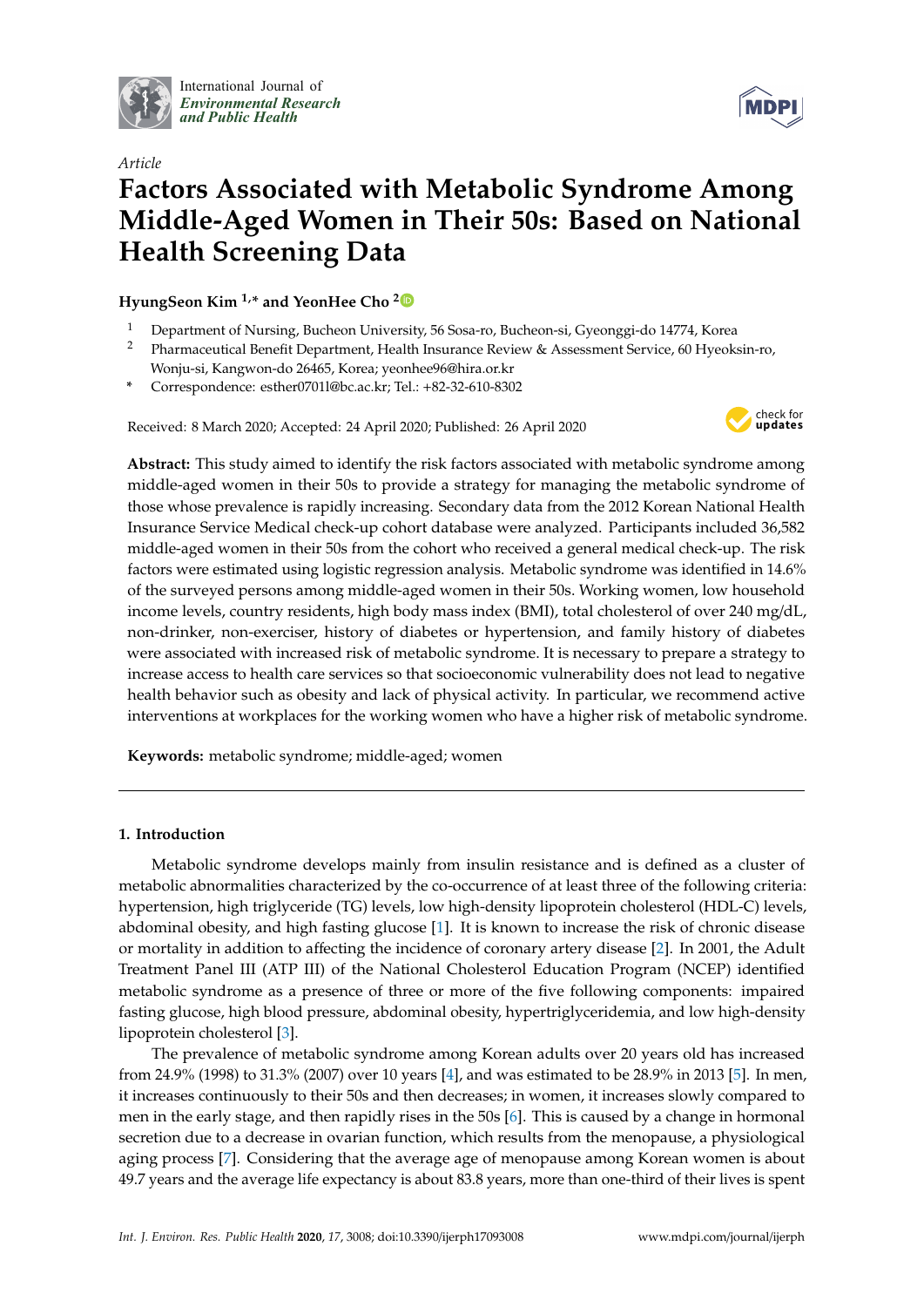in the menopause phase [\[8\]](#page-10-7). As life expectancy increases gradually, the postmenopausal life extends further. In addition, since health and disease status are expected to worsen as age increases, the health care of middle-aged women with high metabolic syndrome prevalence will become more important.

The causes of metabolic syndrome include high-calorie eating habits as well as loss of regular physical activity. Middle-aged women's physical activities decrease, along with the overall degeneration of the body functions through menopause [\[9\]](#page-11-0). In addition, they experience psychologically and socially rapid changes in their lives due to their child's growing independence, and show not only physical, but also psychological and emotional symptoms such as depression, anxiety, and valuelessness, which bring about a variety of health problems [\[10\]](#page-11-1). In particular, obese women show more stress due to low self-esteem and depressive tendency than normal-weight people. All these factors create a negative effect on eating habits, increasing the risk of eating disorders such as binging or overeating [\[11\]](#page-11-2).

As women enter the middle aged of their life, their muscle amount decreases with age, their body fat gets stored around the intestines, such as the abdomen, and the low-density lipoprotein cholesterol increases and changes to a state that causes atherosclerosis. This condition increases the risk of metabolic syndrome along with blood glucose and insulin [\[7\]](#page-10-6). When this metabolic syndrome is left alone for a long time without treatment, it can bring about a close influence on the incidence of various cancers such as breast and colorectal cancers [\[12\]](#page-11-3). Thus, middle-aged women have to pay special attention on physical change after menopause.

The NCEP-ATP III [\[3\]](#page-10-2) did not aim to simply lower a person's body weight or waist circumference; they suggested the improvement of long-term health behavioral factors, such as weight control, moderate-drinking, non-smoking, as well as the increase of physical activity and healthy eating habit, as a metabolic syndrome prevention and management strategy. It also emphasized that education and intervention programs preventing metabolic syndrome are needed before menopause [\[13\]](#page-11-4). It is necessary to intensively manage the risk factors of metabolic syndrome among middle-aged women in their 50s, whose prevalence increases sharply.

In previous reports on the factors affecting the metabolic syndrome among Koreans [\[14](#page-11-5)[–17\]](#page-11-6), factors such as a family history of diabetes or hypertension, income level, education level, smoking, drinking, and physical exercise were presented. However, they have a limitation in that the research was limited to the cross-sectional survey analysis or research data covered only a limited geographic region even if prospective cohort data. In particular, it has been reported that women are more affected by socio-economic levels related to job than men [\[15\]](#page-11-7). However, studies focused on the working women and dependent women who have responsibility for most house work, are insufficient. In Korean society, housework is mostly taken care of by women, it is necessary to study housewives, whose main job is housework, and working women who have a double burden of housework and labor. Therefore, this study investigated the differences in characteristics between the metabolic syndrome group and the normal group of middle-aged women and the risk factors affected with metabolic syndrome based on the nationwide Health Screening data collected prospectively for housewives and working women.

# **2. Materials and Methods**

# *2.1. Study Design*

This study is a secondary data analysis designed to compare the characteristics between metabolic syndrome group (MetS) and normal group (non-MetS) and to identify the factors affected with metabolic syndrome among Korean women in their 50s using the Korean National Medical check-up data by the Korean National Health Insurance Service (NHIS).

# *2.2. Setting and Sample*

The NHIS Medical check-up cohort was created in 2002 to support academic studies of national health information. This includes 514,866 (10%) persons of the 5,150,000 eligible persons within the age of 40–79 who received general medical check-up in the course of 2002–2003. It contains socioeconomic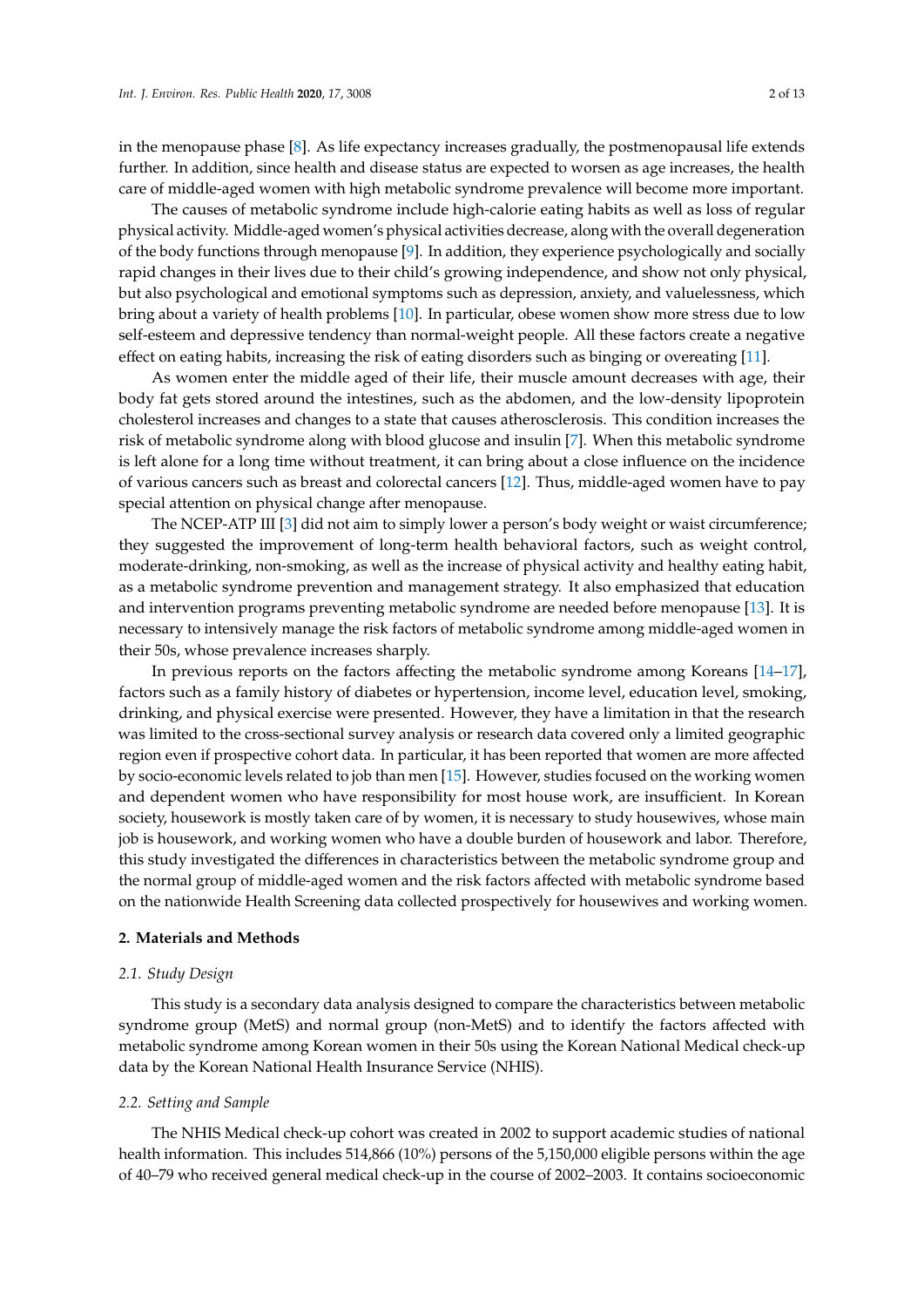variables, status of medical resource utilization, consultation and national health screening results, and status of clinic. In 2012, 483,421 of the 514,866 eligible persons contributed national medical check-up data. Among the 483,421 persons, 36,582 were middle-aged women in their 50s. The data from 36,548 persons were analyzed for logistic regression analysis, excluding 34 subjects (four for body mass index, three for total cholesterol, and 27 for drinking) who had missing values for demographic characteristics, health status, and health behavior variables.

# *2.3. Measurements*

As for the study variables, general characteristics, health status, and health behavioral characteristics were selected among variables obtained from the Health Screening data by referring to items reported as factors related to metabolic syndrome in previous studies [\[15](#page-11-7)[,18–](#page-11-8)[21\]](#page-11-9).

# 2.3.1. Metabolic Syndrome Diagnosis Criteria

This study identified metabolic syndrome when three or more of the five risk factors were met according to the diagnosis criteria by the NCEP ATP III [\[3\]](#page-10-2) and the specific values for waist circumference provided by the Korean Society for the Study of Obesity [\[22](#page-11-10)[,23\]](#page-11-11) were used to determine metabolic syndrome. The criteria for diagnosing metabolic syndrome were: (1) waist circumference: 85 cm or more around the abdomen; (2) blood pressure: systolic blood pressure of 130 mmHg or diastolic blood pressure of 85 mmHg or more; (3) blood TG level: 150 mg/dL or more; (4) fasting blood glucose level: above 100 mg/dL; and (5) high-density lipoprotein cholesterol (HDL-C): below 50 mg/dL.

# 2.3.2. General Characteristics

In this study, the demographic characteristics included occupational status, family income, and residence. Occupational status was classified in such a way that workplace workers were identified with a 'yes' and the rest with a 'no'. Income level was categorized into eleven groups based on income of subjects, which were subsequently reclassified as levels 0–6 (low), 7–9 (medium), and 10 (high). Residence was classified as 'Seoul' when they live in Seoul, 'city' when in Kwangju, Daegu, Busan, Ulsan, Incheon, Daejeon, or Sejong Metropolitan City, and 'country' when in the rest of the regions.

## 2.3.3. Health Status and Health Behavioral Characteristics

We analyzed the health status and health behavioral characteristics and they included body mass index (BMI), total cholesterol in blood, low-density lipoprotein cholesterol (LDL-C) in blood, smoking status, drinking degree, exercise level, history of diabetes mellitus (DM), hypertension, stroke, and dyslipidemia, and family history of DM, hypertension, and stroke.

BMI was divided into 'underweight' for less than 18.5, 'normal weight' for less than 18.5–24.5, 'overweight or obese' for more than 25.0. Total cholesterol in blood was classified as 'normal' for less than 240mg/dL and 'abnormal' for more than 240 mg/dL. LDL-C in blood was classified as 'normal' for less than 130mg/dL and 'abnormal' for more than 130 mg/dL.

Smoking status was classified as 'smoker' for the group who were smoking at the time of investigation, and 'non-smoker' for the group who never smoked or were not smoking at the time. Drinking degree was classified into 'non-drinker' for the group who did not drink at all, 'high risk' for the group who drank more than five glasses of Soju (Korean liquor with 17% alcohol) or more than three cans (330 mL) of beer at once for more than twice a week, and 'moderate' for the rest. Exercise level was classified to 'walking' for the group who had a walk for more than 30 min for more than five times in the last week, 'more than moderate' for the group who had a medium level physical exercise for more than 30 min for more than five times or a strenuous exercise for more than 20 min for more than three times in a week, and 'non' for the rest.

History of disease was classified into 'yes' for the group who had been diagnosed with DM, hypertension, stroke, and dyslipidemia, or treated with medication, and 'no' for the rest. Family history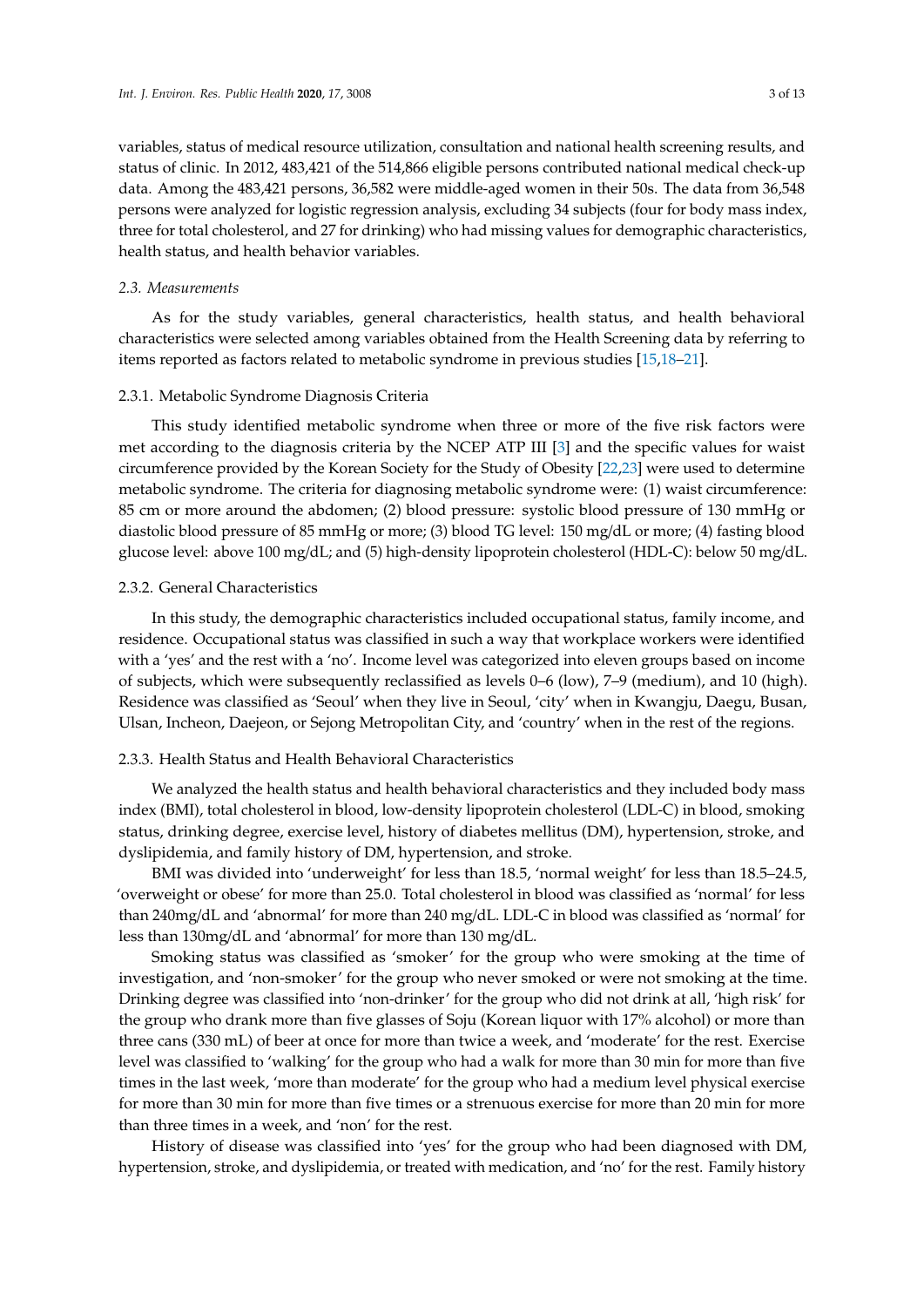of disease was classified into 'yes' for the group whose family members (parents, brothers, or sisters) had been diagnosed with DM, hypertension, or stroke, or died of these diseases, and 'no' for the rest.

#### *2.4. Ethical Considerations*

This study's research team was provided the data by the NHIS after ethical approval from the Institutional Review Board (P01-201911-21-010).

# *2.5. Statistical Analysis*

The data were analyzed using SAS Enterprise Guide 4.3 (SAS Inc., Cary, NC, USA). The number of metabolic syndrome risk factors was presented as frequency and percentage. The differences in the general characteristics and metabolic risk factors between the normal group (non-MetS) and metabolic syndrome group (MetS) were identified by chi-square and independent *t*-test. Univariate logistic regression analyses were used to identify factors associated with metabolic syndrome among middle-aged women in their 50s. After that, multivariate regression analysis was performed using the variables that were found to be statistically significant the univariate logistic regression to adjust the influence between variables. The results were presented with odds ratios and 95% confidence intervals (CI).

# **3. Results**

# *3.1. Number of Metabolic Syndrome Risk Factors*

<span id="page-3-0"></span>Table [1](#page-3-0) shows the number of metabolic syndrome risk factors. Metabolic syndrome corresponds to three or more of the five risk factors; 5354 (14.6%) out of the 36,582 subjects were identified with metabolic syndrome. Of these, 1358 (3.7%) had four risk factors and 242 (0.7%) had five risk factors.

| <b>Number of Risk Factors</b> |        | $n\ (\%)$ |
|-------------------------------|--------|-----------|
|                               | 11,765 | (32.2)    |
| 1                             | 11,865 | (32.4)    |
| $\mathcal{L}$                 | 7598   | (20.8)    |
| 3                             | 3754   | (10.3)    |
|                               | 1358   | (3.7)     |
| 5                             | 242    | (0.7)     |
| Total                         | 36,582 | (100.0)   |

**Table 1.** Number of Metabolic syndrome Risk Factors.

# *3.2. Di*ff*erences in Risk Factors for Metabolic Syndrome*

The waist circumference in the MetS was 83.8 cm, which was significantly higher than 75.3 cm in the non-MetS  $(t = -69.84, p < 0.001)$ . The triglyceride level in the MetS was 188.3 mg/dL, which was significantly higher than 102.0 mg/dL in the non-MetS (*t* = −65.54, *p* < 0.001). High-density lipoprotein cholesterol in blood in the MetS was 47.8 mg/dL, which was significantly lower than 61.0 mg/dL in the non-MetS (*t* = 59.81, *p* < 0.001). Systolic blood pressure in the MetS was 130.9 mmHg, which was significantly higher than 118.0 mmHg in the non-MetS (*t* = −63.76, *p* < 0.001). Diastolic blood pressure in the MetS was 80.9 mmHg, which was significantly higher than 73.8 mmHg in the non-MetS (*t* = −51.27, *p* < 0.001). Fasting glucose in the MetS was 110.9 mg/dL, which was significantly higher than 93.3 mg/dL in the non-MetS (*t* = −40.37, *p* < 0.001; Table [2\)](#page-4-0).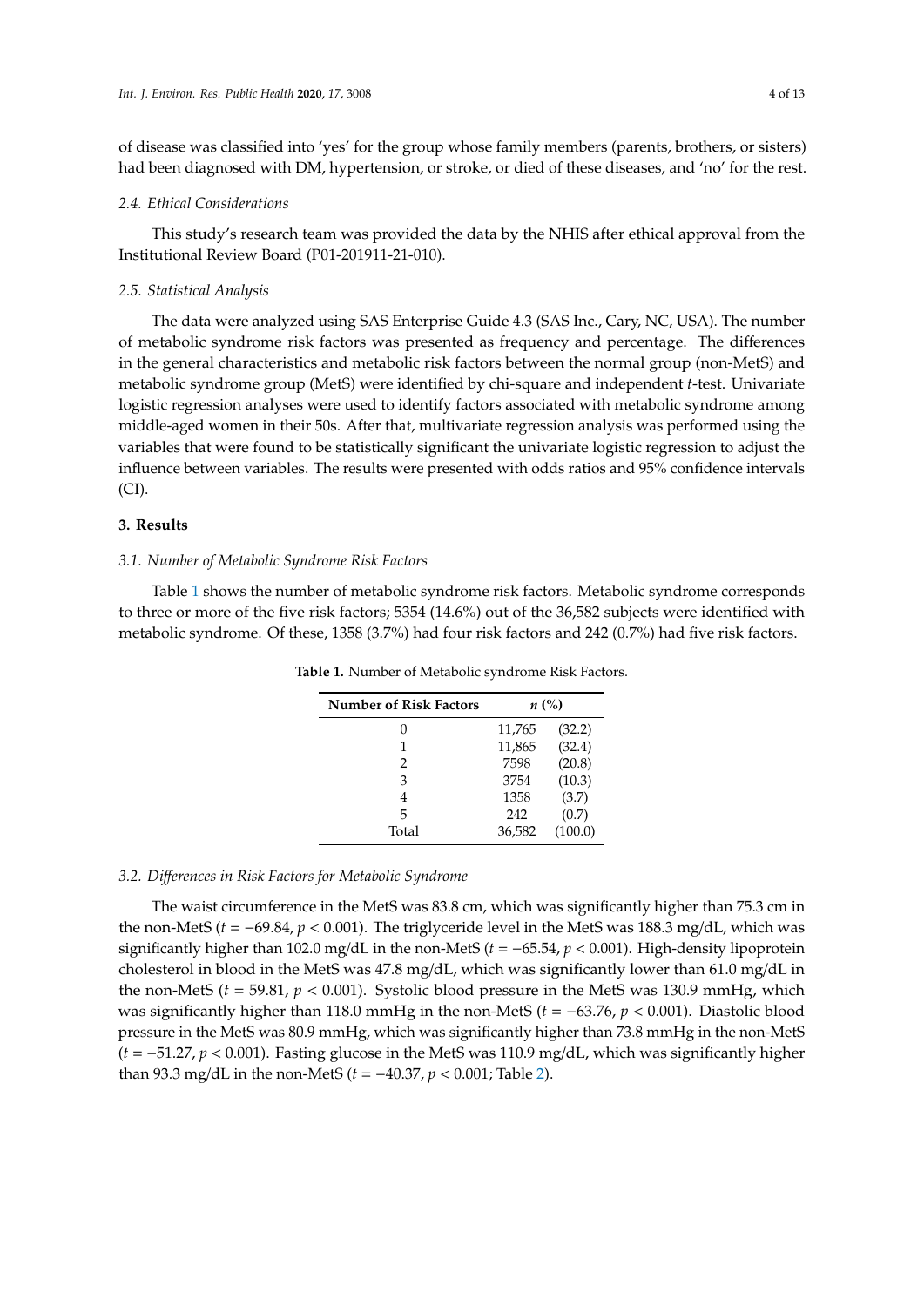| Non-MetS<br>$(n = 31,228)$ | MetS<br>$(n = 5354)$ | t        | p       |
|----------------------------|----------------------|----------|---------|
| $75.44 \pm 6.99$           | $83.77 \pm 8.22$     | $-69.84$ | < 0.001 |
| $102.00 \pm 56.58$         | $188.30 \pm 93.33$   | $-65.54$ | < 0.001 |
| $61.00 \pm 20.46$          | $47.84 \pm 13.69$    | 59.81    | < 0.001 |
| $118.00 \pm 13.58$         | $130.90 \pm 13.77$   | $-63.76$ | < 0.001 |
| $73.83 \pm 9.31$           | $80.90 \pm 9.43$     | $-51.27$ | < 0.001 |
| $93.29 \pm 15.87$          | $110.90 \pm 31.18$   | $-40.37$ | < 0.001 |
|                            |                      |          |         |

<span id="page-4-0"></span>**Table 2.** Comparison of metabolic syndrome risk factors between non-metabolic (Non-MetS) and metabolic (MetS) syndrome groups.

MetS = metabolic syndrome group; WC = waist circumference; HDL-C = high-density lipoprotein cholesterol;  $SBP = systolic blood pressure; DBP = diastolic blood pressure; FG = fasting glucose.$ 

# *3.3. Di*ff*erences in the Various Characteristics of the Normal and Metabolic Syndrome Groups*

Table [3](#page-6-0) shows the differences in the various characteristics of the normal and metabolic syndrome groups. Women who did not have a job (43.0%), earned low or medium income (63.5% and 26.6%, respectively), were overweight or obese (58.4%), and lived in country area (58.7%) were more likely to be the MetS than the Non-MetS. The rates of women who were 'abnormal' in total cholesterol (21.2%), were non or high-risk drinker (85.0% and 3.4%, respectively), and were non-exerciser (55.5%) were higher in the MetS than the non-MetS. Also, DM, hypertension, dyslipidemia, and family history of DM or hypertension were significantly associated with metabolic syndrome ( $p < 0.001$ ). There was no difference in the metabolic syndrome prevalence rate according to LDL-C level, smoking, and stroke.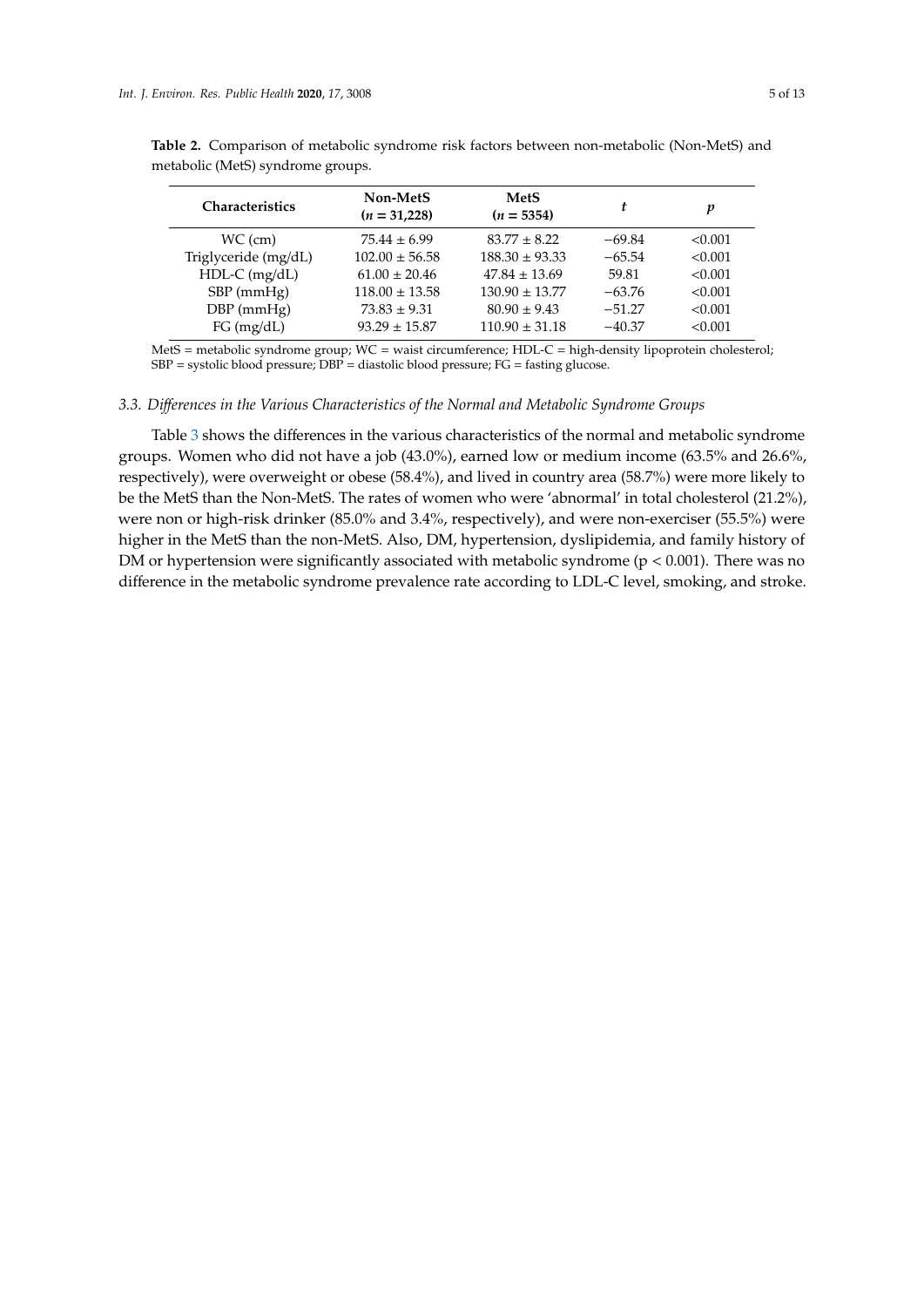|             | Characteristics   |                        | <b>Total</b><br>$(N = 36,582)$ |        | $(N = 31,228)$ | Non-MetS |        | <b>MetS</b><br>$(N = 5354)$ | $x^2$   | $\pmb{p}$ |
|-------------|-------------------|------------------------|--------------------------------|--------|----------------|----------|--------|-----------------------------|---------|-----------|
|             | Job               | No                     | 13,112                         | (35.8) | 10,808         | (34.6)   | 2304   | (43.0)                      | 141.02  | < 0.001   |
|             |                   | Yes                    | 23,470                         | (64.2) | 20,420         | (65.4)   | 3050   | (57.0)                      |         |           |
|             |                   | $Low(0-6)$             | 21,741                         | (59.4) | 18,343         | (58.8)   | 3398   | (63.5)                      |         |           |
| Demographic | Income            | Medium(7-9)            | 9525                           | (26.1) | 8099           | (25.9)   | 1426   | (26.6)                      | 110.67  | < 0.001   |
| factor      |                   | High(10)               | 5316                           | (14.5) | 4786           | (15.3)   | 530    | (9.9)                       |         |           |
|             |                   | Seoul                  | 5870                           | (16.0) | 5145           | (16.5)   | 725    | (13.5)                      |         |           |
|             | Residence         | City                   | 10,847                         | (29.7) | 9361           | (30.0)   | 1486   | (27.8)                      | 54.50   | < 0.001   |
|             |                   | Country                | 19,865                         | (54.3) | 16,722         | (53.5)   | 3143   | (58.7)                      |         |           |
|             |                   | Underweight            | 843                            | (2.3)  | 829            | (2.6)    | 14     | (0.3)                       |         |           |
|             | BMI               | Normal                 | 25,891                         | (70.8) | 23,677         | (75.8)   | 2214   | (41.4)                      | 3187.5  | < 0.001   |
| Health      |                   | Overweight<br>or Obese | 9844                           | (26.9) | 6719           | (21.5)   | 3125   | (58.4)                      |         |           |
| status      | Total cholesterol | Normal                 | 30,143                         | (82.4) | 25,923         | (83.0)   | 4220   | (78.8)                      | 55.62   | < 0.001   |
|             |                   | Abnormal               | 6436                           | (17.6) | 5302           | (17.0)   | 1134   | (21.2)                      |         |           |
|             |                   | Normal                 | 21,043                         | (58.0) | 18,027         | (58.1)   | 3016   | (57.0)                      | 2.19    | 0.997     |
|             | LDL-cholesterol   | Abnormal               | 15,261                         | (42.0) | 12,989         | (41.9)   | 2272   | (43.0)                      |         |           |
|             | Smoking           | Non                    | 36,080                         | (98.8) | 30,816         | (98.8)   | 5264   | (98.5)                      | 3.71    |           |
|             |                   | Smoker                 | 455                            | (1.2)  | 374            | (1.2)    | $81\,$ | (1.5)                       |         | 0.054     |
|             | Drinking          | Non                    | 30,205                         | (82.6) | 25,658         | (82.2)   | 4547   | (85.0)                      |         |           |
| Health      |                   | Moderate               | 5141                           | (14.1) | 4521           | (14.5)   | 620    | (11.6)                      | 31.85   | < 0.001   |
| behavior    |                   | High risk              | 1209                           | (3.3)  | 1025           | (3.3)    | 184    | (3.4)                       |         |           |
|             |                   | Non                    | 18,824                         | (51.5) | 15,853         | (50.8)   | 2971   | (55.5)                      |         |           |
|             | Exercise          | Walking                | 6577                           | (18.0) | 5629           | (18.0)   | 948    | (17.7)                      | 49.14   | < 0.001   |
|             |                   | More than<br>moderate  | 11,181                         | (30.5) | 9746           | (31.2)   | 1435   | (26.8)                      |         |           |
|             | ${\rm DM}$        | No                     | 35,039                         | (95.8) | 30,403         | (97.4)   | 4636   | (86.6)                      | 1311.89 |           |
|             |                   | Yes                    | 1543                           | (4.2)  | 825            | (2.6)    | 718    | (13.4)                      |         | < 0.001   |
|             |                   | No                     | 30,261                         | (82.7) | 26,736         | (85.6)   | 3525   | (65.8)                      |         |           |
| Past        | Hypertension      | Yes                    | 6321                           | (17.3) | 4492           | (14.4)   | 1829   | (34.2)                      | 1250.65 | < 0.001   |
| history     |                   | No                     | 36,436                         | (99.6) | 31,109         | (99.6)   | 5327   | (99.5)                      | 1.75    |           |
|             | Stroke            | Yes                    | 146                            | (0.4)  | 119            | (0.4)    | 27     | (0.5)                       |         | 0.186     |
|             |                   | No                     | 34,854                         | (95.3) | 29,877         | (95.7)   | 4977   | (93.0)                      | 74.87   |           |
|             | Dyslipidemia      | Yes                    | 1728                           | (4.7)  | 1351           | (4.3)    | 377    | (7.0)                       |         | < 0.001   |

**Table 3.** General characteristics of the subjects.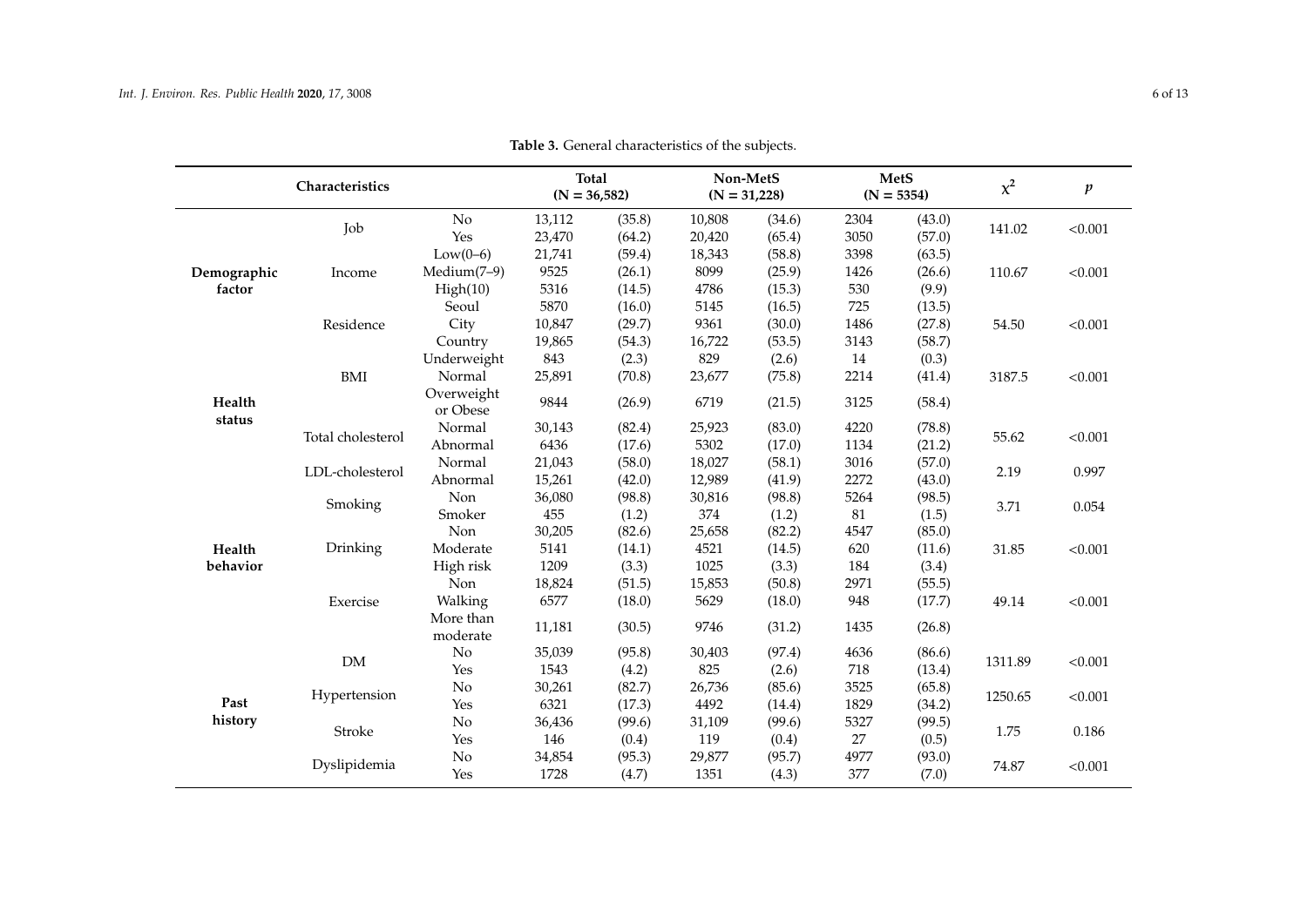|         | <b>Characteristics</b> |        | Total<br>$(N = 36.582)$ |        | Non-MetS<br>$(N = 31.228)$ |        | $(N = 5354)$ | <b>MetS</b> |         |       |
|---------|------------------------|--------|-------------------------|--------|----------------------------|--------|--------------|-------------|---------|-------|
| DΜ      | No                     | 32,606 | (89.1)                  | 27,986 | (89.6)                     | 4620   | (86.3)       | 52.24       | < 0.001 |       |
|         | Yes                    | 3976   | (10.9)                  | 3242   | (10.4)                     | 734    | (13.7)       |             |         |       |
| Family  | Hypertension           | No     | 30,718                  | (84.0) | 26,396                     | (84.5) | 4322         | (80.7)      |         |       |
| history | Yes                    | 5864   | (16.0)                  | 4832   | (15.5)                     | 41,032 | (19.3)       | 49.08       | < 0.001 |       |
|         |                        | No     | 33,282                  | (91.0) | 28,413                     | (91.0) | 4869         | (90.9)      |         |       |
| Stroke  |                        | Yes    | 3300                    | (9.0)  | 2815                       | (9.0)  | 485          | (9.1)       | 0.01    | 0.917 |

**Table 3.** *Cont*.

<span id="page-6-0"></span>BMI = body mass index; LDL-cholesterol = low-density lipoprotein cholesterol; DM = diabetes mellitus. Note: missing values (BMI: four; total cholesterol: three; drinking: 27).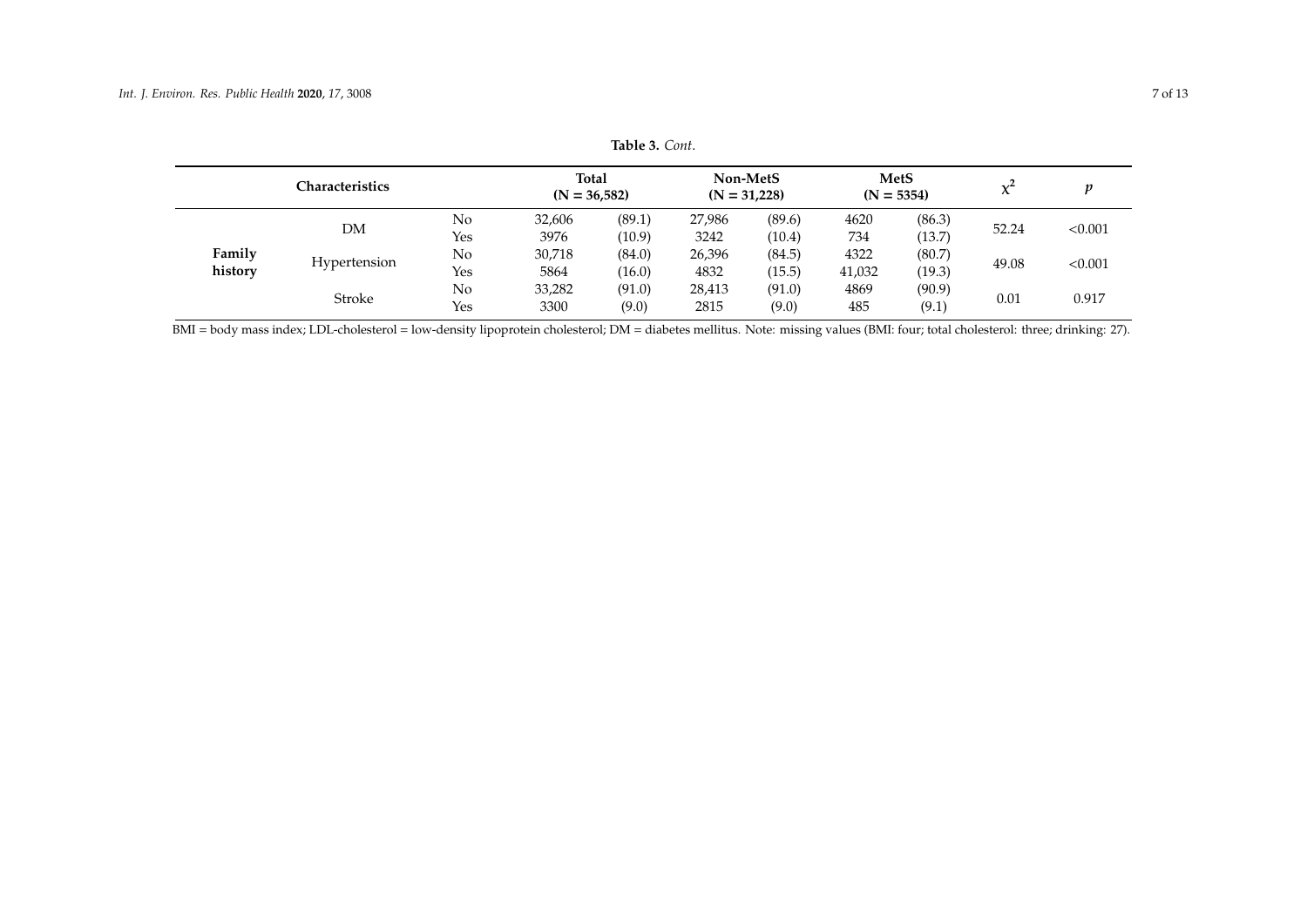# *3.4. Factors Associated with Metabolic Syndrome among Middle-Aged Women in Their 50s*

Table [4](#page-7-0) shows the odds ratios (OR) and 95% confidence intervals (CI) for risk factors of metabolic syndrome. The factors influencing metabolic syndrome among middle-aged women in their 50s were job, income, residence, BMI, total cholesterol, drinking, exercise, past history of DM or hypertension, and family history of DM.

Women with a job had a 1.28 times higher  $(CI = 1.20-1.36)$  risk of metabolic syndrome than those without a job. The risk of metabolic syndrome was  $0.73$  times lower (CI =  $0.66-0.81$ ) in the high income group than low income group. Compared to the Seoul resident group, the risk was 1.15 times higher  $(CI = 1.04–1.26)$  in the country resident group.

Compared to the normal weight group, the risk of the underweight group in BMI was 0.19 times lower (CI =  $0.11$ – $0.33$ ), while that of the overweight or obese group was 4.26 times higher (CI = 3.99–4.53). The risk of metabolic syndrome in the abnormal total cholesterol group was 1.33 times higher (CI = 1.23–1.44) than the normal group. The risk of metabolic syndrome was 0.76 times lower  $(CI = 0.69 - 0.84)$  in the moderate drinking group than in the non-drinking group. Compared to the non-exercise group, the risk of metabolic syndrome was low in the walking exercise and more than the medium exercise group, or 0.90 times (CI =  $0.82$ –0.98) and 0.83 times (CI =  $0.77$ –0.90), respectively.

In terms of history of disease, the risk of metabolic syndrome with DM was 4.13 times higher  $(CI = 3.67–4.66)$  than without DM and the risk with hypertension was 2.14 times higher  $(CI = 1.99–2.31)$ than without hypertension. Compared to no family history, a family history of DM was associated with a 1.15 times (CI = 1.04–1.27) higher risk of metabolic syndrome.

<span id="page-7-0"></span>

|                       | Characteristics                    |                        |                     | OR (95% CI)     | $\boldsymbol{p}$ |
|-----------------------|------------------------------------|------------------------|---------------------|-----------------|------------------|
|                       | Intercept                          |                        |                     |                 | < 0.001          |
|                       | Job (ref: No)                      | Yes                    | 1.28                | $(1.20 - 1.36)$ | < 0.001          |
|                       | Income (ref: Low)                  | Medium                 | 0.95                | $(0.89 - 1.03)$ | 0.213            |
| Demographic<br>factor |                                    | High                   | 0.73                | $(0.66 - 0.81)$ | < 0.001          |
|                       | Residence (ref: Seoul)             | City                   | 1.07                | $(0.96 - 1.18)$ | 0.174            |
|                       |                                    | Country                | 1.15                | $(1.04 - 1.26)$ | 0.005            |
| Health                | BMI (ref: Normal)                  | Underweight            | $0.19(0.11 - 0.33)$ |                 | < 0.001          |
| status                |                                    | Overweight<br>or Obese | 4.26                | $(3.99 - 4.53)$ | < 0.001          |
|                       | Total cholesterol (ref:<br>Normal) | Abnormal               | 1.33                | $(1.23 - 1.44)$ | < 0.001          |
| Health                | Drinking (ref: No)                 | Moderate               | 0.76                | $(0.69 - 0.84)$ | < 0.001          |
|                       |                                    | High risk              | 0.86                | $(0.72 - 1.02)$ | 0.094            |
| behavior              | Exercise (ref: No)                 | Walking                | 0.90                | $(0.82 - 0.98)$ | 0.013            |
|                       |                                    | More than<br>moderate  | 0.83                | $(0.77 - 0.90)$ | < 0.001          |
|                       | Stroke (ref: No)                   | Yes                    | 0.92                | $(0.58 - 1.46)$ | 0.723            |
| Past                  | DM (ref: No)                       | Yes                    | 4.14                | $(3.67 - 4.66)$ | < 0.001          |
| history               | Dyslipidemia (ref: No)             | Yes                    | 1.08                | $(0.95 - 1.23)$ | 0.253            |
|                       | Hypertension (ref: No)             | Yes                    | 2.14                | $(1.99 - 2.31)$ | < 0.001          |
| Family                | Stroke (ref: No)                   | Yes                    | 0.96                | $(0.86 - 1.08)$ | 0.523            |
| history               | $DM$ (ref: $No)$                   |                        | 1.15                | $(1.04 - 1.27)$ | 0.006            |
|                       | Hypertension (ref: No)             | Yes                    | 1.02                | $(0.93 - 1.11)$ | 0.694            |

| <b>Table 4.</b> Factors associated with metabolic syndrome. |
|-------------------------------------------------------------|
|-------------------------------------------------------------|

BMI = body mass index; DM = diabetes mellitus; OR = odds ration; CI = confidence interval.

# **4. Discussion**

In this study, we investigated the factors associated with metabolic syndrome among middle-aged women. The fact that women with a job had a higher risk of metabolic syndrome than those without a job was the major finding of this study. In Korea, women are responsible for most of the housework. Women who are more socioeconomically vulnerable are more likely to be unhealthy due to the burden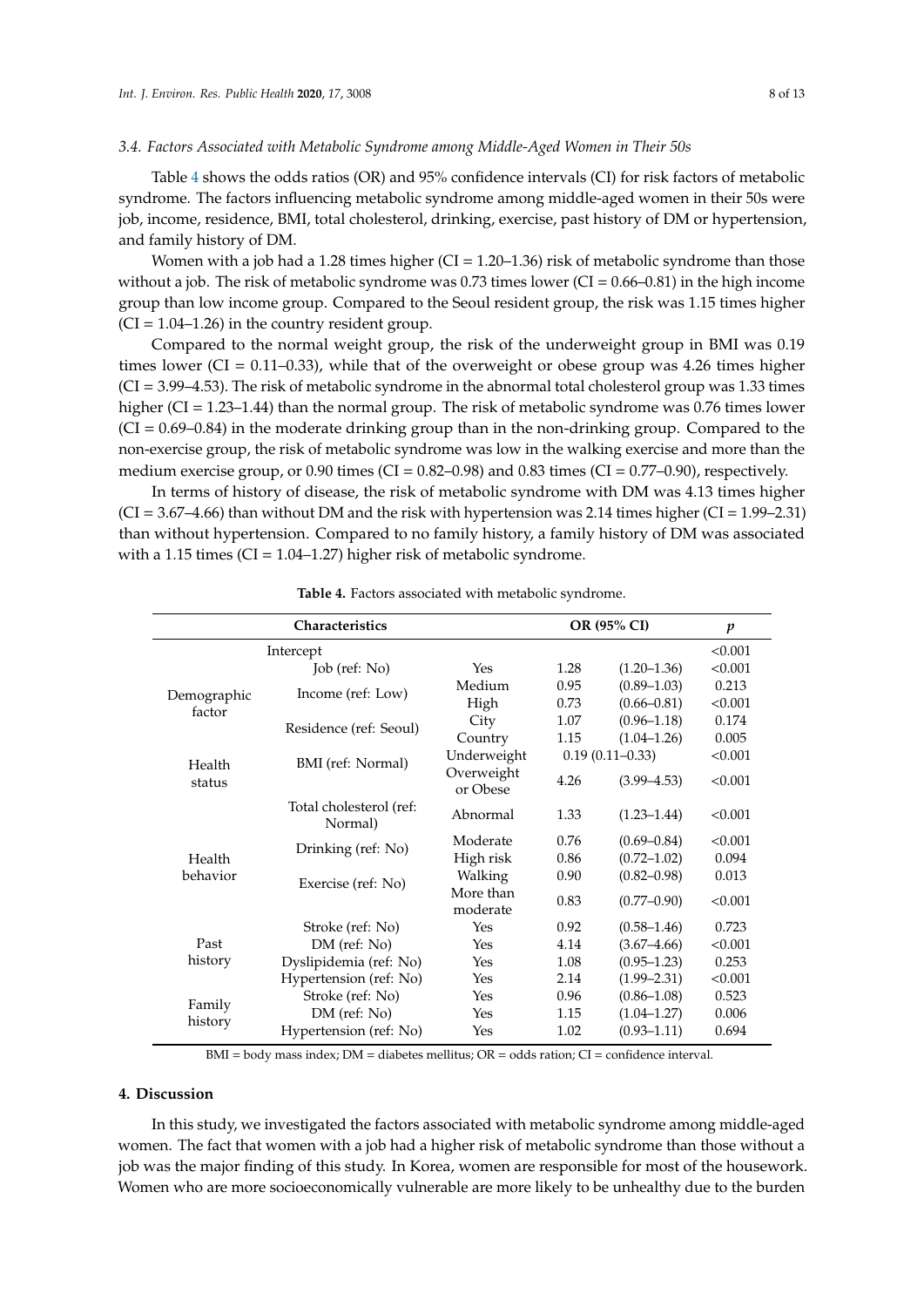of their work as a living as well as their role in family care including housework. In particular, it has been reported that the more vulnerable the socioeconomic level is for women, the higher the prevalence of metabolic syndrome is, unlike men [\[24,](#page-11-12)[25\]](#page-11-13). This study also found that the group in the low-income tier had an increased the risk of metabolic syndrome compared to the group with high-income. Low-income level is likely to make people choose low-cost and high-calorie foods [\[26\]](#page-11-14) and lack of leisure activities [\[25\]](#page-11-13) due to limited resources. Bad lifestyles, nutritional imbalances, and stress due to these situations can lead to weight gain and increased insulin resistance, resulting in health problems such as metabolic syndrome and cardiovascular disease [\[27\]](#page-11-15). According to Seo et al. [\[15\]](#page-11-7), the lower the income level of women is, the greater their risk is for all metabolic syndrome components, such as abdominal obesity, hyperglycemia, hypertension, high triglycerides, and high LDL-C.

The studies confirming the relationship between women's occupations and metabolic syndrome indicate that the risk of metabolic syndrome is higher among female housewives than among female workers [\[28\]](#page-11-16) or has no significant relationship [\[18\]](#page-11-8), which is different from the result of this report. In this study, women with a job had a 1.28 times higher risk of metabolic syndrome than those without a job.

Although the causes of higher risk of metabolic syndrome among full-time housewives than in other occupational groups are not clear, it is possible that various factors such as childcare, educational stress, and nutritional imbalance are involved [\[19\]](#page-11-17). However, these factors are applicable to all women who have a unique social role as housewives. For women in the workplace, the risk of metabolic syndrome can be increased due to the physical and psychological stresses involved from the combination of homeworking and parenting, in addition to the work and the stress at work. In addition, one can presume that the result is due to the fact that the subjects of this study were medical check-up cohorts who had been undergoing national health screening regularly for 10 years since 2002 and they were likely to be interested in health enough to voluntarily perform health screenings unlike other housewives. According to the Korean National Health Insurance Act, both workers and dependents are eligible for national health screening examinations. In case of workers, health screening must be conducted once every two years or once a year depending on the occupation under the Occupational Safety and Health Act; however, dependents are not compulsory under the law. Therefore, the dependents of this study, who have undergone a health screening for 10 years despite not having any legal mandate, have a high awareness of the management of physical conditions and lifestyle that can cause metabolic syndrome.

Meanwhile, the results showed that the risk of metabolic syndrome was higher among rural residents than among Seoul dwellers. This inequality was also consistent with the comparison of urban and rural differences in other countries [\[19\]](#page-11-17). However, other studies [\[29,](#page-11-18)[30\]](#page-11-19) confirming the difference in metabolic syndrome among residential areas showed that the risk of developing metabolic syndrome among urban residents was higher than among rural residents, which is different from this study. These results seem to be based on demographic and socioeconomic factors rather than on differences in residential areas. In other words, residents of urban areas may increase their risk of metabolic syndrome due to unhealthy lifestyles related to urbanization such as decreased physical activity, eating habits, and stress [\[30\]](#page-11-19). On the other hand, it is estimated that the risk of metabolic syndrome in rural areas can be higher due to a relatively older age and lower socioeconomic level compared with urban areas.

Among the health status and health behavioral factors that affect the prevalence of metabolic syndrome, this study shows that some factors, such as higher BMI than normal, total cholesterol above 240 mg/dL, non-drinking, non-exercise, a history of DM, a history of hypertension, and a family history of DM, increase the risk of developing metabolic syndrome relatively.

Several studies have shown that obesity is a potent factor that increases the risk of metabolic syndrome [\[2,](#page-10-1)[31\]](#page-12-0), and this study shows support for that previous researches. Abdominal obesity increases with lower education and lower income levels [\[15\]](#page-11-7), whereas lower socioeconomic factors among women are more closely associated with obesity [\[32\]](#page-12-1). Women's obesity is especially complicated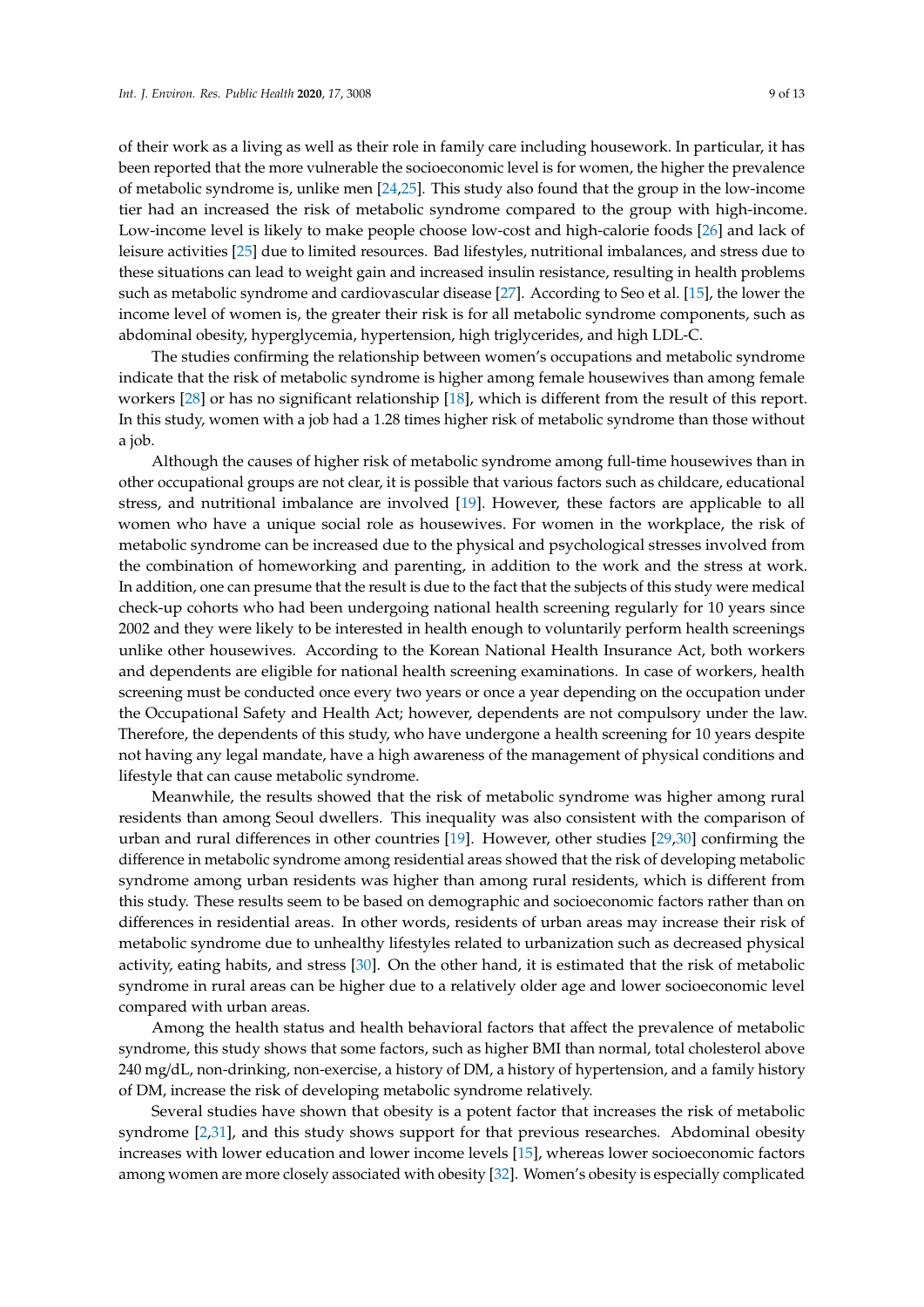socioeconomically in that it is not easy to correct, but it is necessary to conduct metabolic syndrome prevention interventions that focus on improving the lifestyles of obese women.

Compared with the moderate drinking group, the risk of developing metabolic syndrome was increased in the non-drinking group in this study. Excessive drinking increases overall mortality, but low frequency and adequate amount intake of alcohol have a preventive effect on cardiovascular disease [\[33\]](#page-12-2), while the relatively high prevalence of metabolic syndrome among women who do not drink alcohol has been confirmed in previous studies [\[16\]](#page-11-20). This is presumably because women usually do not drink an excessive amount of alcohol at once. Moderate drinking is known to contribute to lowering the risk of metabolic syndrome by increasing HDL-C levels and lowering blood glucose through improving insulin-mediated glucose uptake [\[34\]](#page-12-3). However, excessive drinking increases abdominal obesity [\[35\]](#page-12-4) and blood pressure, ultimately increasing the risk of metabolic syndrome. Thus, we recommend moderate drinking to protect oneself from metabolic syndrome.

Regular physical activity and aerobic exercise are known to help prevent and treat metabolic syndrome [\[20\]](#page-11-21). The incidence of metabolic syndrome was decreased in the case of one having more than 180 min per week with moderate- to high-intensity [\[36\]](#page-12-5) or higher-intensity exercise [\[26\]](#page-11-14). In this study, it was found that the risk of developing metabolic syndrome was reduced in the moderateto high-exercise group who performed vigorous exercise for more than 20 min at least three times a week, or moderate-intensity exercise for more than 30 min at least five times a week. In addition, the walking group showed a lower risk compared to the non-exercise group. This finding suggests that even low-intensity physical activity among middle-aged women plays an important role in the development of metabolic syndrome, therefore it is necessary to maintain proper exercise along with improved awareness of physical activity.

Hypertension and DM are the diagnostic criteria for metabolic syndrome. For men, the disease history and family history of these two diseases have been reported as major risk factors for metabolic syndrome [\[16\]](#page-11-20). In this study focusing on women, it was also found that DM or hypertension, as well as a family history of DM, increases the risk of metabolic syndrome. Therefore, it is necessary to educate people on the importance of the active prevention of metabolic syndrome through healthy lifestyle management in case of DM or hypertension and the accompanying family history of disease.

Most studies emphasize social capital and social support as two major social determinants affecting health [\[37\]](#page-12-6), particularly health of vulnerable people. Since they affect proactive identity and increase information resources, collaboration as well as collective decisions and actions are needed [\[38\]](#page-12-7). The more socioeconomically vulnerable women are, the lower their chances of accessing health care services are. They cannot look after their health well enough, and so they carry on an unhealthy lifestyle. All these ultimately increase the risk of developing metabolic syndrome. Additionally, working women often want to use healthcare resources but are not able to access them due to work demands. Therefore, a strategy for strengthening access to primary health care by setting a proper approach is needed, such as supporting health promotion activities at the workplace. When the priorities for the provision of primary health care services in the community are set, taking into account the complex socioeconomic situation of women, not just their income, is essential. Also, active action strategies, such as voucher offerings, are called for.

This study is meaningful in that it analyzes the data of medical check-ups and informs the factors associated with metabolic syndrome based on the results of national health screening data involving non-working women, as well as working women, and provides a guide to lower the risk of metabolic syndrome. However, this study also has some limitations. Since this study is a cross-sectional study design, it is difficult to infer causal relationship and attention is required for interpretation. Moreover, women are more socioeconomically affected than men in developing metabolic syndrome. Even though a variety of socioeconomic factors, such as education, occupation, and income, have a decisive impact on lifestyle and health, this study only reflects a few factors due to the limitations of the data. Therefore, future studies considering detailed socioeconomic factors, such as accessibility to health care services according to women's employment status, are suggested.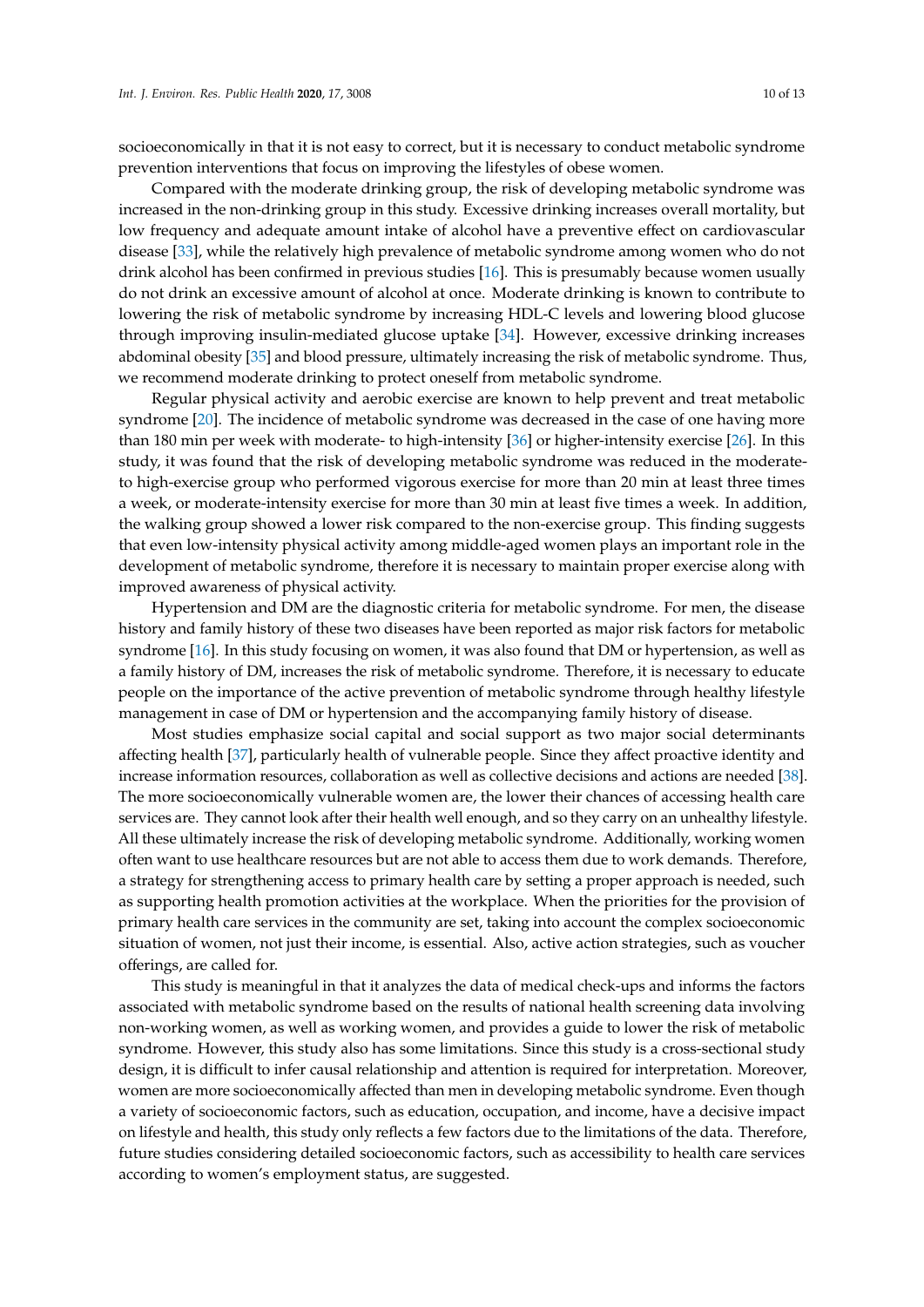# **5. Conclusions**

This study investigated the risk factors associated with metabolic syndrome among middle-aged women in their 50s using National Health Screening Data by the NHIS to provide a strategy for managing the metabolic syndrome in groups where prevalence is rapidly increasing. As a result, it was found that the socioeconomic factors that increased the risk of disease among middle-aged women in their 50s were working women, low household income levels, and country residents. Further, the health status and health behavioral factors were high BMI, total cholesterol of over 240 mg/dL, being a non-drinker or non-exerciser, history of DM or hypertension, and family history of DM.

Based on the results of this study, it is necessary to prepare a strategy to increase access to health care services so that socioeconomic vulnerability does not lead to negative health behavior such as obesity and lack of physical activity. In particular, the higher risk of metabolic syndrome among working women compared to dependents suggests that consideration and active intervention at workplaces is needed, as confirmed by the results of this study.

In conclusion, the prevention of metabolic syndrome among women who are prone to neglect their health due to work and family demands and multiple-role playing is highly important. Prolonged research is imperative to form effective intervention strategies that will take into account the differences between working women and housewives.

**Author Contributions:** Conceptualization, H.K. and Y.C.; methodology, H.K.; software, Y.C.; validation, H.K.; formal analysis, Y.C.; investigation, H.K.; resources, H.K.; data curation, Y.C.; writing—original draft preparation, H.K.; writing—review and editing, H.K. and Y.C.; visualization, H.K.; supervision, H.K.; project administration, H.K.; funding acquisition, H.K. All authors have read and agreed to the published version of the manuscript.

**Funding:** This research received no external funding.

**Conflicts of Interest:** The authors declare no conflict of interest.

#### **References**

- <span id="page-10-0"></span>1. Grundy, S.M.; Cleeman, J.I.; Daniels, S.R.; Donato, K.A.; Eckel, R.H.; Franklin, B.A.; Gordon, D.J.; Krauss, R.M.; Savage, P.J.; Smith, S.C.; et al. Diagnosis and management of the metabolic syndrome: An American Heart Association/National Heart, Lung, and Blood Institute scientific statement. *Circulation* **2005**, *112*, 2735–2752. [\[CrossRef\]](http://dx.doi.org/10.1161/CIRCULATIONAHA.105.169404) [\[PubMed\]](http://www.ncbi.nlm.nih.gov/pubmed/16157765)
- <span id="page-10-1"></span>2. Mottillo, S.; Filion, K.B.; Genest, J.; Joseph, L.; Pilote, L.; Poirier, P.; Rinfret, S.; Schiffrin, E.L.; Eisenberg, M.J. The Metabolic Syndrome and Cardiovascular Risk: A Systematic Review and Meta-analysis. *J. Am. Coll Cardiol.* **2010**, *56*, 1113–1132. [\[CrossRef\]](http://dx.doi.org/10.1016/j.jacc.2010.05.034) [\[PubMed\]](http://www.ncbi.nlm.nih.gov/pubmed/20863953)
- <span id="page-10-2"></span>3. National Cholesterol Education Program Expert Panel on Detection Evaluation and Treatment of High Blood Cholesterol in Adults. Third report of the National Cholesterol Education Program (NCEP) expert panel on detectio0n, evaluation, and treatment of high blood cholesterol in adults (Adult Treatment Panel III) final report. *Circulation* **2002**, *106*, 3143–3564. [\[CrossRef\]](http://dx.doi.org/10.1161/circ.106.25.3143)
- <span id="page-10-3"></span>4. Lim, S.; Shin, H.; Song, J.H.; Kwak, S.H.; Kang, S.M.; Yoon, J.W.; Choi, S.H.; Cho, S.I.; Park, K.S.; Lee, H.K.; et al. Increasing prevalence of metabolic syndrome in Korea. The Korean National Health and Nutrition Examination Survey for 1998–2007. *Am. Diabetes Assoc.* **2011**, *34*, 1323–1328. [\[CrossRef\]](http://dx.doi.org/10.2337/dc10-2109) [\[PubMed\]](http://www.ncbi.nlm.nih.gov/pubmed/21505206)
- <span id="page-10-4"></span>5. Tran, B.T.; Jeong, B.Y.; Oh, J.K. The prevalence trend of metabolic syndrome and its components and risk factors in Korean adults: Results from the Korean National Health and Nutrition Examination Survey 2008-2013. *BMC Public Health* **2017**, *17*, 71. [\[CrossRef\]](http://dx.doi.org/10.1186/s12889-016-3936-6)
- <span id="page-10-5"></span>6. Korea Centers for Disease Control and Prevention. *In-Depth Analyses of the Third National Health and Nutrition Examination Survey: The Health Examination Survey Part*; Korea Centers for Disease Control and Prevention: Seoul, Korea, 2007.
- <span id="page-10-6"></span>7. Lee, H.B. Impact of physical activity level and types of activities of middle-aged women on risk factors of metabolic syndrome and energy metabolism. *J. Korean Growth Dev.* **2014**, *22*, 371–380.
- <span id="page-10-7"></span>8. Statistics Korea. *2009 Life Tables for Korea*; Statistics Korea: Daejeon, Korea, 2010.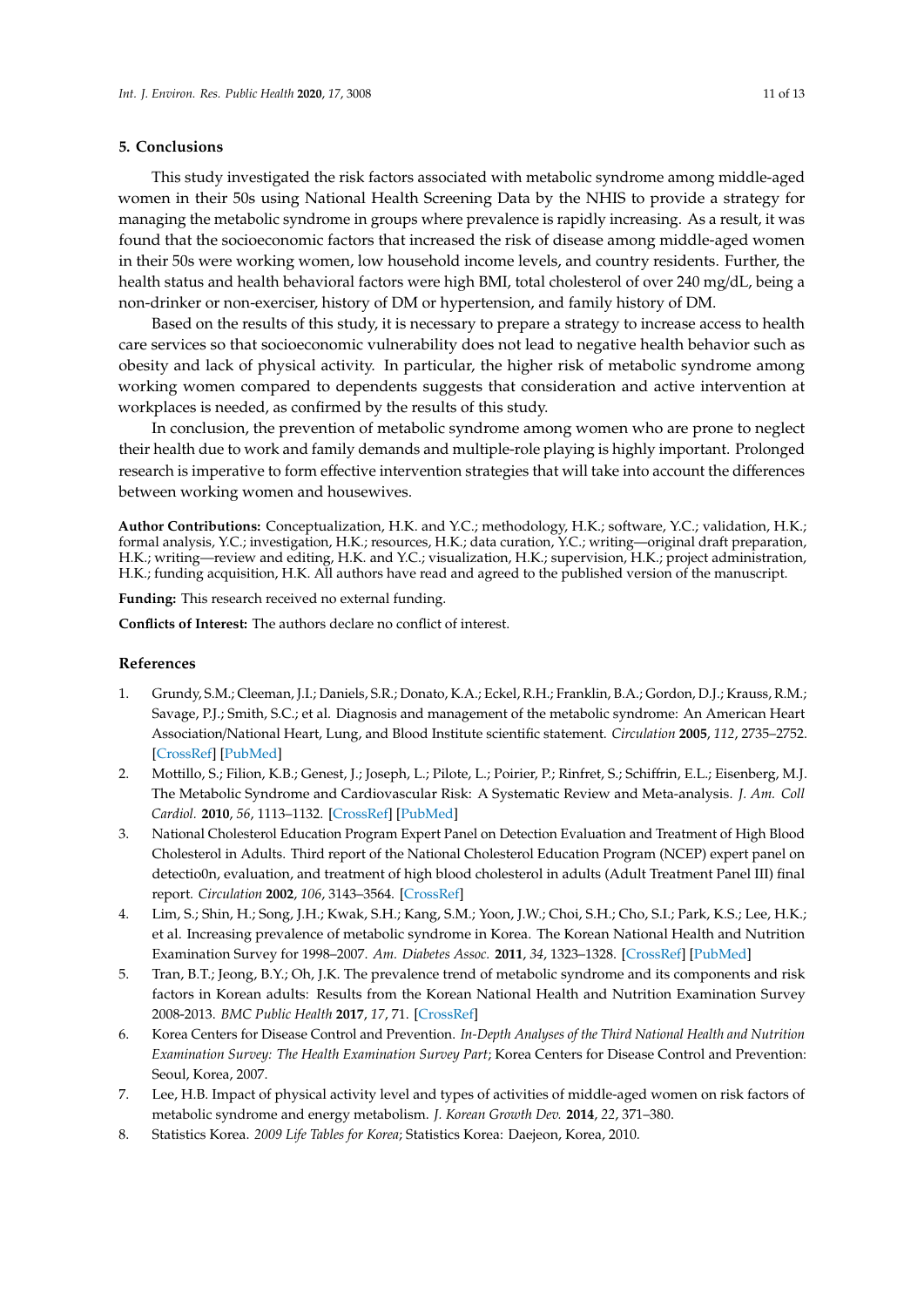- <span id="page-11-0"></span>9. Haidinger, T.; Zweiműller, M.; Stütz, L.; Demir, D.; Kaider, A.; Strametz-Juranek, J. Effect of Gender on Awareness of Cardiovascular Risk Factors, Preventive Action Taken, and Barriers to Cardiovascular Health in a Group of Austrian Subjects. *Gender Med.* **2012**, *9*, 94–102. [\[CrossRef\]](http://dx.doi.org/10.1016/j.genm.2012.02.001)
- <span id="page-11-1"></span>10. Kweon, Y.R.; Jeon, H.O. Effects of Perceived Health Status, Self-esteem and Family Function on Expectations Regarding Aging among Middle-aged Women. *J. Korean Acad. Nur.* **2013**, *43*, 176–184. [\[CrossRef\]](http://dx.doi.org/10.4040/jkan.2013.43.2.176)
- <span id="page-11-2"></span>11. Yun, Y.S. Obesity in women: Effect of pregnancy and menopause. *Korean J. Fam. Med.* **2002**, *23*, 553–563.
- <span id="page-11-3"></span>12. Braun, S.; Bitton-Worms, K.; LeRoith, D. The link between the metabolic syndrome and cancer. *Int. J. Biol. Sci.* **2011**, *7*, 1003–1015. [\[CrossRef\]](http://dx.doi.org/10.7150/ijbs.7.1003)
- <span id="page-11-4"></span>13. Bang, S.Y.; Cho, I.G. The effects of menopause on the metabolic syndrome in Korean women. *J. Korea Acad. Industr. Coop. Soc.* **2015**, *16*, 2704–2712. [\[CrossRef\]](http://dx.doi.org/10.5762/KAIS.2015.16.4.2704)
- <span id="page-11-5"></span>14. Im, M.Y.; Lee, Y.R.; Han, S.J.; Cho, C.M. The Effects of Lifestyle Factors on Metabolic Syndrome among Korean Adults. *J. Korean Acad. Community Health Nurs.* **2012**, *23*, 13–21. [\[CrossRef\]](http://dx.doi.org/10.12799/jkachn.2012.23.1.13)
- <span id="page-11-7"></span>15. Seo, J.M.; Lim, N.K.; Lim, J.Y.; Park, H.Y. Gender Difference in Association with Socioeconomic Status and Incidence of Metabolic Syndrome in Korean Adults. *Korean J. OBES* **2016**, *25*, 247–254. [\[CrossRef\]](http://dx.doi.org/10.7570/kjo.2016.25.4.247)
- <span id="page-11-20"></span>16. Lee, H.M.; Kam, S.; Jin, S.H. The Affecting Factors of Metabolic Syndrome in Korean Adults in Their 30s and 40s. *J. Korean Health Serv. Manag.* **2018**, *12*, 143–156. [\[CrossRef\]](http://dx.doi.org/10.12811/kshsm.2018.12.3.143)
- <span id="page-11-6"></span>17. Myong, J.P.; Kim, H.R.; Jung-Choi, K.; Baker, D.; Choi, B. Disparities of metabolic syndrome prevalence by age, gender and occupation among Korean adult workers. *Ind. Health* **2012**, *50*, 115–122. [\[CrossRef\]](http://dx.doi.org/10.2486/indhealth.MS1328) [\[PubMed\]](http://www.ncbi.nlm.nih.gov/pubmed/22293725)
- <span id="page-11-8"></span>18. Cho, K.I.; Kim, B.H.; Je, H.G.; Jang, J.S.; Park, Y.H. Gender-Specific associations between socioeconomic status and psychological factors and metabolic syndrome in the Korean population: Findings from the 2013 Korean National Health and Nutrition Examination Survey. *BioMed. Res.* **2016**, *2016*, 3973197. [\[CrossRef\]](http://dx.doi.org/10.1155/2016/3973197)
- <span id="page-11-17"></span>19. Trivedi, T.; Liu, J.; Probst, J.C.; Martin, A.B. The metabolic syndrome: Are rural residents at increased risk? *J. Rural Health* **2013**, *29*, 188–197. [\[CrossRef\]](http://dx.doi.org/10.1111/j.1748-0361.2012.00422.x)
- <span id="page-11-21"></span>20. Kang, H.T.; Kim, S.Y.; Kim, J.; Kim, J.; Kim, J.; Park, H.A.; Shin, J.Y.; Cho, S.H.; Choi, Y.G.; Shim, J.Y. Clinical practice guideline of prevention and treatment for metabolic syndrome. *Korean J. Fam. Pract.* **2015**, *5*, 375–420.
- <span id="page-11-9"></span>21. Sakuraya, A.; Watanabe, K.; Kawakami, N.; Imamura, K.; Ando, E.; Asai, Y.; Eguchi, H.; Kobayashi, Y.; Nishida, N.; Arima, H.; et al. Work-related psychosocial factors and onset of metabolic syndrome among workers: A systematic review and meta-analysis protocol. *BMJ Open* **2017**, *7*, e016716. [\[CrossRef\]](http://dx.doi.org/10.1136/bmjopen-2017-016716)
- <span id="page-11-10"></span>22. Kim, M.K.; Lee, W.Y.; Kang, J.H.; Kang, J.H.; Kim, B.T.; Kim, S.M.; Kim, E.M.; Suh, S.H.; Shin, H.J.; Lee, K.R.; et al. 2014 clinical practice guidelines for overweight and obesity in Korea. *Endocrinol. Metab.* **2014**, *29*, 405–409. [\[CrossRef\]](http://dx.doi.org/10.3803/EnM.2014.29.4.405)
- <span id="page-11-11"></span>23. Lee, S.Y.; Park, H.S.; Kim, D.J.; Han, J.H.; Kim, S.M.; Cho, G.J.; Kim, D.Y.; Kwon, H.S.; Kim, S.R.; Lee, C.B.; et al. Appropriate waist circumference cutoff points for central obesity in Korean adults. *Diabetes Res. Clin. Pract.* **2007**, *75*, 72–80. [\[CrossRef\]](http://dx.doi.org/10.1016/j.diabres.2006.04.013) [\[PubMed\]](http://www.ncbi.nlm.nih.gov/pubmed/16735075)
- <span id="page-11-12"></span>24. Kim, I.H.; Chun, H. Employment and married women's health in Korea; beneficial or harmful? *J. Prev. Med. Public Health* **2009**, *42*, 323–330. [\[CrossRef\]](http://dx.doi.org/10.3961/jpmph.2009.42.5.323)
- <span id="page-11-13"></span>25. Drewnowski, A.; Specter, S.E. Poverty and obesity: The role of energy density and energy costs. *Am. J. Clin. Nutr.* **2004**, *79*, 6–16. [\[CrossRef\]](http://dx.doi.org/10.1093/ajcn/79.1.6) [\[PubMed\]](http://www.ncbi.nlm.nih.gov/pubmed/14684391)
- <span id="page-11-14"></span>26. Dallongeville, J.; Cottel, D.; Ferrières, J.; Arveiler, D.; Bingham, A.; Ruidavets, J.B. Household Income Is Associated with the Risk of Metabolic syndrome in a Sex-Specific Manner. *Diabetes Care* **2005**, *28*, 409–415. [\[CrossRef\]](http://dx.doi.org/10.2337/diacare.28.2.409) [\[PubMed\]](http://www.ncbi.nlm.nih.gov/pubmed/15677801)
- <span id="page-11-15"></span>27. Kim, D.J. The association of socioeconomic status with diabetes, and cardiovascular disease. *Korean J. Med.* **2008**, *74*, 349–357.
- <span id="page-11-16"></span>28. KIM, E.G.; Oh, S.W. Gender Differences in the Association of Occupation with Metabolic Syndrome in Korean Adults. *J. OBES Metab. Syndr.* **2012**, *21*, 108–114. [\[CrossRef\]](http://dx.doi.org/10.7570/kjo.2012.21.2.108)
- <span id="page-11-18"></span>29. Zhou, H.C.; Lai, Y.X.; Shan, Z.Y.; Jia, W.P.; Yang, W.Y.; Lu, J.M.; Weng, J.P.; Ji, L.N.; Liu, J.; Tian, H.; et al. Effectiveness of different waist circumference cut-off values in predicting metabolic syndrome prevalence and risk factors in adults in China. *Biomed. Environ. Sci.* **2014**, *27*, 325–334. [\[CrossRef\]](http://dx.doi.org/10.3967/bes2014.057)
- <span id="page-11-19"></span>30. Ebrahim, S.; Kinra, S.; Bowen, L.; Andersen, E.; Ben-Shlomo, Y.; Lyngdoh, T.; Ramakrishnan, L.; Ahuja, R.C.; Joshi, P.; Mohan Das, S.; et al. The effect of rural-to-urban migration on obesity and diabetes in India: A cross-sectional study. *PLoS Med.* **2010**, *7*, e1000268. [\[CrossRef\]](http://dx.doi.org/10.1371/journal.pmed.1000268)